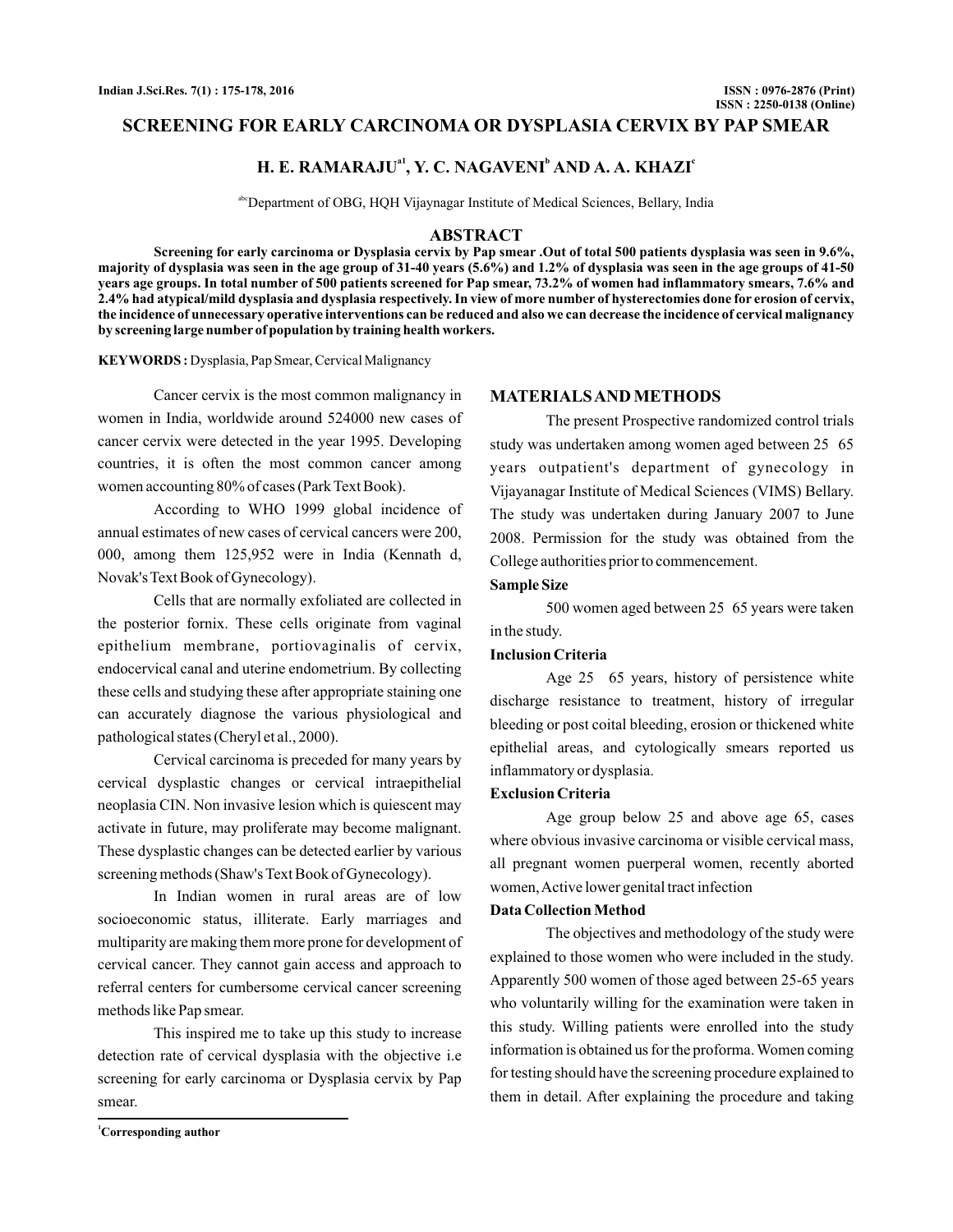#### **RAMARAJU ET AL. : SCREENING FOR EARLY CARCINOMA OR DYSPLASIA CERVIX...**

| Age<br>(yrs) | No of<br>patients | Mild<br>dysplasia | Moderate<br>dysplasia | <b>Severe</b><br>dysplasia | <b>Total</b><br>dysplasia | $\frac{6}{2}$ |
|--------------|-------------------|-------------------|-----------------------|----------------------------|---------------------------|---------------|
| $25 - 30$    | 190               | Q                 |                       |                            | 12                        | 2.4           |
| $31 - 40$    | 210               |                   | δ                     |                            | 28                        | 5.6           |
| $41 - 50$    | 75                |                   | O                     |                            | o                         | 1.2           |
| 50-65        | 25                |                   |                       |                            |                           | 0.4           |
| Total        | 500               | 24                | 16                    | 8                          | 48                        | 9.6           |

**Table 1 : Age Wise Distribution of Dysplasia by Pap Smear Report**



**Graph 1 : Age Wise Distribution of Dysplasia By Pap Smear Report**

informed consent, every effort made to ensure that she is fully relaxed and remains at ease during testing. The women is asked to lie down in a dorsal position and observe the external genitalia, perineal region for any excoriations, edema, vesicles, papules, sores, ulceration and warts.

The Cusco's speculum gently introduced and opened and the ectocervix examined. Pap smear was taken by scraping of cells from ectocervix by Ayre's spatula and endocervical smear by cotton tipped applicator. Smear was made by spreading on a glass slide and fixed in a coplin jar containing isopropyl alcohol.

## **DataAnalysis**

Data collected was entered in Microsoft Office Excel and analyzed by using SPSS version 13.0. Dependent variable frequencies, percentage, were calculated.. The differences were considered as significant at a p value of<0.05.

### **RESULTS**

Results of data have been showed in table 1-4 and graph 1 and 2. Out of total 500 patients dysplasia was seen in 9.6%, majority of dysplasia was seen in the age group of 31- 40 years (5.6%) and 1.2% of dysplasia was seen in the age groups of 41-50 years age groups.

In total number of 500 patients screened for Pap smear, 73.2% of women had inflammatory smears, 7.6% and 2.4% had atypical/mild dysplasia and dysplasia respectively.

The sensitivity of pap smear test is 38.10 with its 95% confidence interval 25 to 53.19. Specificity is 98.69% with its 95% confidence interval of 97.17 to 99.4. The positive predictive value is 72.73 with 95% confidence interval of 51.85 to 86.85. The negative predictive value is 94.56% with its 95% confidence interval of 92.15 to 96.26. The diagnostic accuracy of the test is 92% with its 95% confidence interval of 86.25 to 96.57.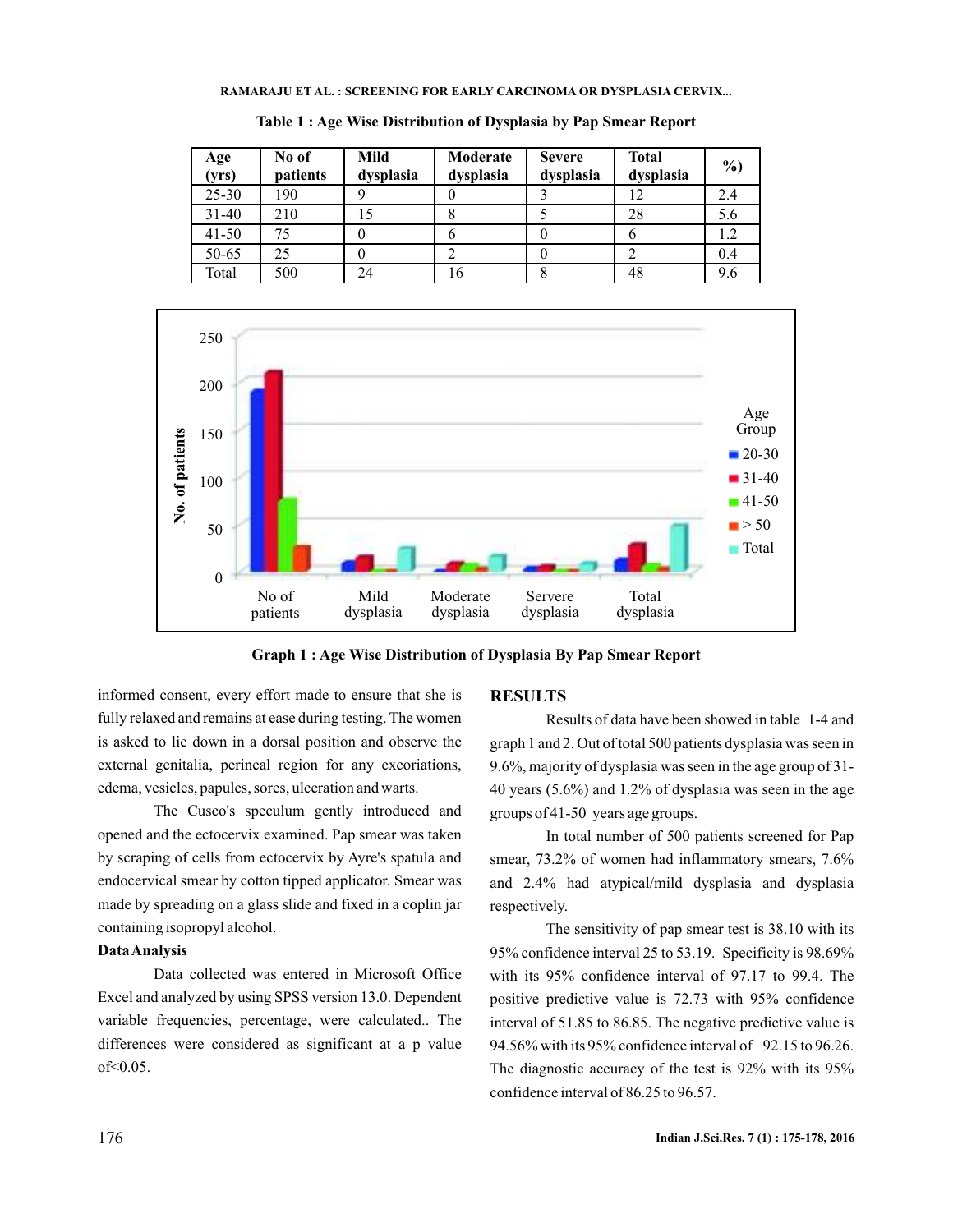## **RAMARAJU ET AL. : SCREENING FOR EARLY CARCINOMA OR DYSPLASIA CERVIX...**

| <b>PAP Smear Report</b>       | <b>No of Patients</b> | Percentage $(\% )$ |  |
|-------------------------------|-----------------------|--------------------|--|
| Normal                        | 84                    | 16.8               |  |
| Inflammatory                  | 366                   | 73.2               |  |
| Atypical cells/Mild Dysplasia | 38                    | 7.6                |  |
| Moderate/severe Dysplasia     | 12                    | 2.4                |  |
| Total                         | 500                   | 100                |  |

**Table 2 : PAP Smear of Study Subject**

**Graph 2 : PAP Smear of Study Subject**



**Table 3 : Diagnostic Values of Pap Smear Test and Its 95% Confidence Interval Values**

| Diagnostic Values         |       | Values in Percent   95% Confidence Interval |
|---------------------------|-------|---------------------------------------------|
| Sensitivity               | 38.10 | 25 to 53.19                                 |
| Specificity               | 98.69 | 97.17 to 99.4                               |
| Positive Predictive Value | 72.73 | 51.85 to 86.85                              |
| Negative Predictive Value | 94.56 | 92.15 to 96.26                              |
| Diagnostic Accuracy       | 92    | 86.25 to 96.57                              |

| <b>Name of the Study</b> |                       | <b>Age Group</b>  | % of Dysplasia   |  |  |  |
|--------------------------|-----------------------|-------------------|------------------|--|--|--|
| Padmanabhan et al        |                       | 31-40 years       | 33%              |  |  |  |
| Pankaj Desai et al       |                       | 31-40 years       | 40%              |  |  |  |
| Present study            |                       | 31-40years        | 42%              |  |  |  |
|                          |                       |                   |                  |  |  |  |
| <b>Screening test</b>    |                       | Name of the Study | <b>Incidence</b> |  |  |  |
|                          |                       | Bhatla et al      | $5\%$            |  |  |  |
|                          | Sankarnarayanan et al |                   | 2.8%             |  |  |  |
| Pap smear                |                       | Present study     | $2.4\%$          |  |  |  |